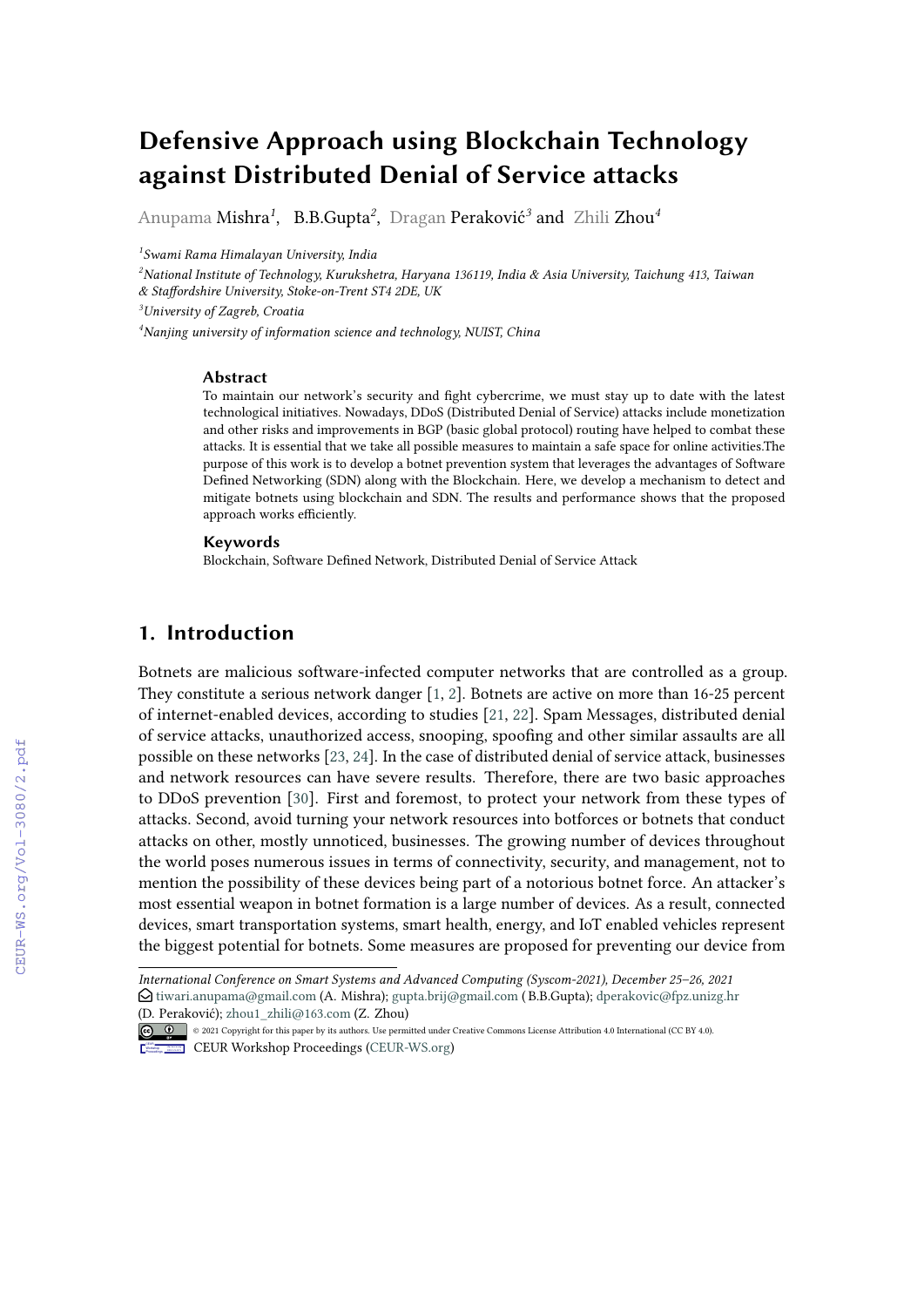

**Figure 1:** Architecture of SDN

becoming a DDoS attack launcher[\[31\]](#page-6-0). Approve and authenticated Devices that satisfy basic security standards, enforcing policies and the resources with which they communicate and also permitted devices that satisfy minimum requirements for security. As per authors in [\[25\]](#page-6-1), advanced features of blockchain is used to address this requirement in architecture. The next criterion is to include scheduled scanning and remediation, which is a time-consuming activity that adds overhead. With this in mind, we have presented a technique for networks that takes advantage of SDN's programmability and management capabilities, as well as the blockchain's data security capabilities. The blockchain is essentially a distributed ledger which is constantly updated throughout the world wide networks. It may download flow rules from the SDN controller blockchain network (figure 1) and look for modifications, unusual behaviour, or traffic bound for a certain destination (innocent network), as well as detect DDoS botnets in the works. It is capable of detecting DDoS botnets as well as traffic directed at specific targets. It can detect changes to the system data plan, any changes to topological features, and the state of flow mode communication to identify malicious updates. The fundamental contribution of this research is summarised as follows: We have created a new blockchain based system that alerts the administrator if their network has been infected with botnet malware. This allows for quick botnet removal before the attack can cause any significant harm to your business/organization. The security elements of our work have been deployed, examined, and studied from numerous perspectives. The remainder of the paper is organised as follows. In section II, related work, and in section III, the core recommended architecture for botnet avoidance, Section IV is dedicated to implementation, and finally section V concluded the research work.

### **2. Related Work**

There has been a lot of work done in the field of DDoS security [\[5,](#page-5-0) [12,](#page-5-1) [27\]](#page-6-2). In the reference paper [\[3\]](#page-4-0), the authors introduce ZombieCoin, a means for botmasters to communicate bots via control information which is stored in bitcoin. The attackers use the bitcoin system to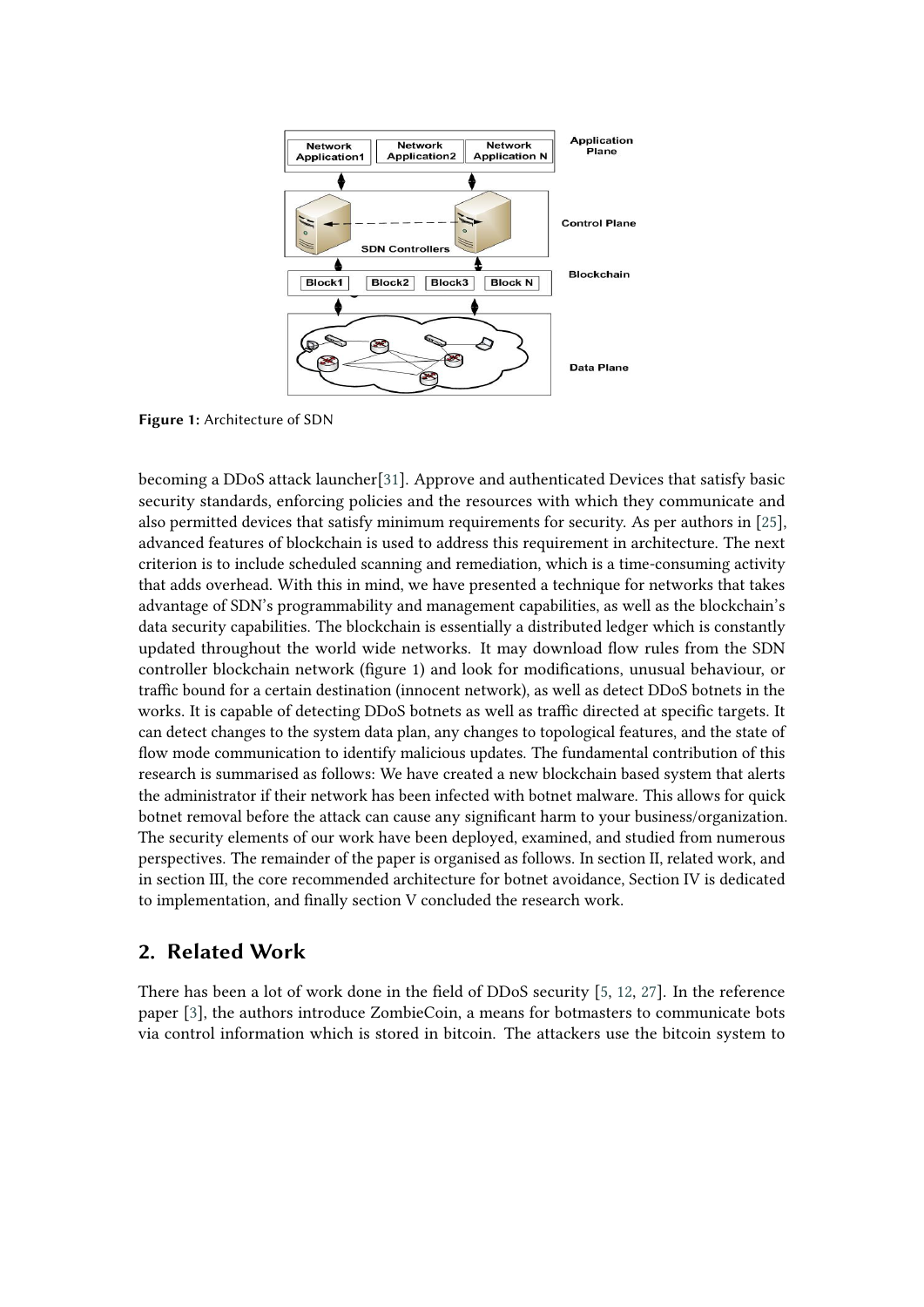plan and send command and control (C&C) to bots. The authors in [\[4\]](#page-5-2) enquiries the botnet's long-term survivability and problems like Spamming, phishing, identity theft, and different CC mechanisms were discussed along with their detection measures including internet relay protocol, Honeypots and other IDS/IPS. In paper [\[6\]](#page-5-3), the researchers talked that the existence of botnets which facilitates majority of unlawful operations, including DDoS attacks, phishing, malicious code distribution, spam messages and mails for illicit content exchange. In paper [\[7\]](#page-5-4), the authors discussed about an immutable ledger which performs similarly to blockchain to improve energy efficiency without mining which is used to secure devices but the results show that the technique has slow down the processing rate. The work in paper [\[9\]](#page-5-5) is based on a smart contract. It was decided that the future coupling of blockchain with SDN will result in substantial changes in the business after researching the blockchain mechanism for facilitating services and resources between devices in a cryptographically verifiable manner. In reference paper [\[10\]](#page-5-6), this work proposes a new approach for upgrading a flow rule table for the forwarding devices known as DiscblockNet that uses a blockchain technology to securely check a version of the flow rule table, validate the flow rule table, and download the latest flow rule table. Modeled Discblock Nets for the defence and prevention of threats like ARP spoofing and DDoS. In Reference paper [\[14\]](#page-5-7), A secure distributed fog node architecture is proposed that leverages SDN and blockchain techniques and is then extended to the cloud to provide real-time processing security and high availability to reduce end-to-end data transmission delays. Furthermore, in order to support smart health-care applications and services that use smart sensors, this study provides a software-defined system architecture for raw data handling. Then, because all blocks are visible to the patient's doctor and other network members, blockchain is used to protect the patient's recorded processed data. Botnet C&C mechanism Associated work Agobot, SDBot, and SpyBot[\[15\]](#page-5-8) are examples of first-generation botnets that communicate using the Internet Relay Chat network. Rustock, Asprox, and Zeus were examples of second-generation botnets that exploited HTTP-based C&C communication. Botmasters have also begun to use Domain Generation Algorithm (DGA) instead of web addresses and then move on to Domain Flux, in which botmasters use DNS records to bind multiple destination IP addresses to a domain name. P2P networks, which are employed by Conficker, Storm botnet, and Nugache [\[16\]](#page-5-9), constitute the third key C&C framework. For extreme impacts, some use multiple solutions, such as Conficker, which exploits both HTTP and P2P networks. Darknets, cloud, and social media platforms are some of the esoteric C&C methods used by botnets. [\[17\]](#page-5-10) The Flashback Trojan has a Twitter account. Whitewell Trojan makes use of Facebook [\[18\]](#page-5-11). Yahoo Mail is used by IcoScript[\[19\]](#page-5-12). Google Docs is used by Makadocs[\[20\]](#page-5-13).

## **3. Proposed Approach**

Every SDN controller is part of a distributed blockchain network. In this instance, all connected controllers can share authenticated information (flow rules) at any moment. By authenticating and verifying the version of the flow rule table, the controllers in blockchain will update it. It also gets most recent flow rule table for any devices connected to a switch. Those who have been approved and meet the security requirements have been triggered. Whenever authorised data was passed among controllers, any undesired data was generated by them, it was a symptom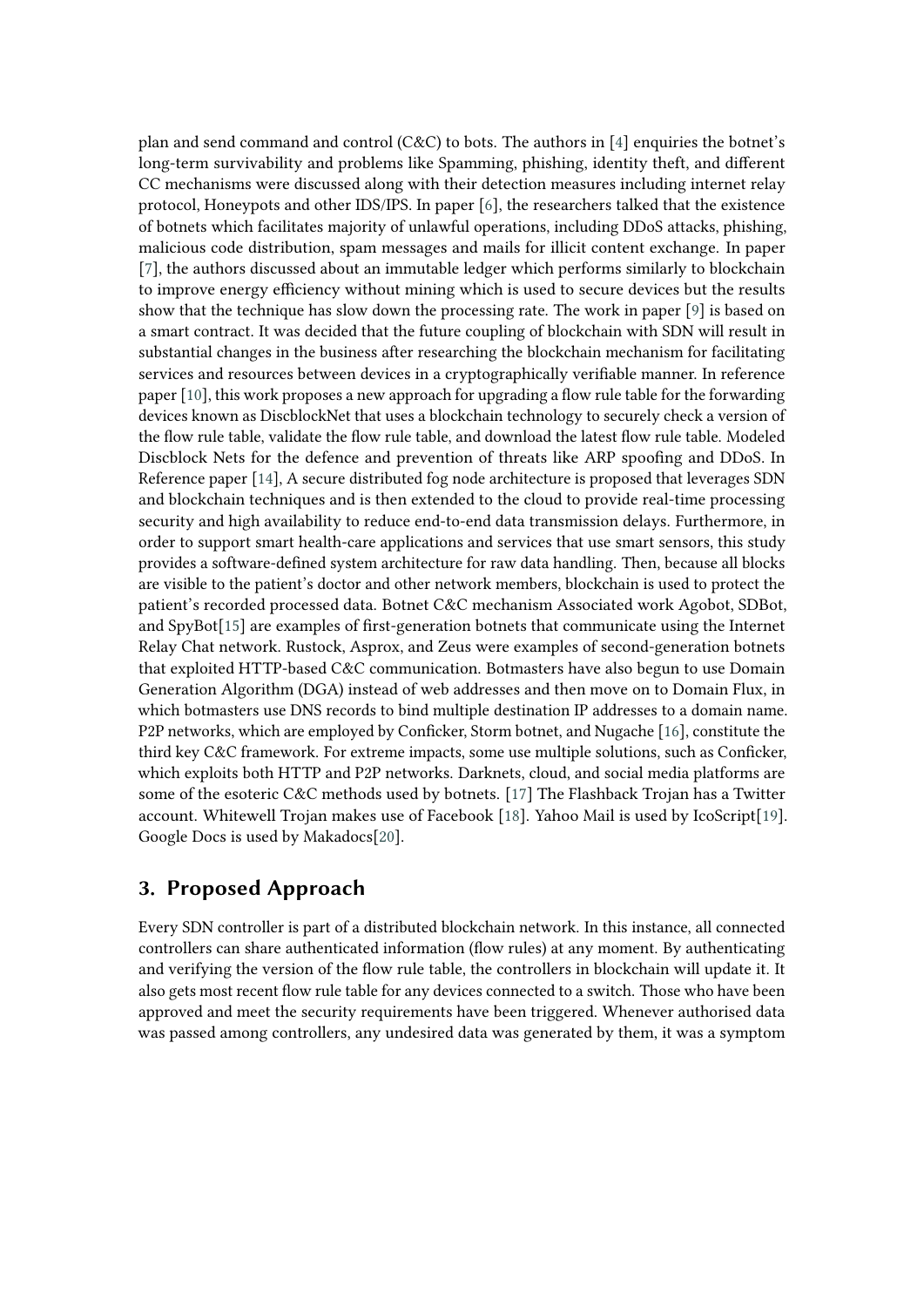of a prospective DDoS attack on another network. With the help of Parser Flow Rules, the messages for incoming packet like PACKET IN, for statistics like STATS REPLY, foe flow mode like FLOW MOD, and for feature reply like FEATURES REPLY, can be monitored whether data is sent from our network to a supecious network. Also the topology builder identifies changes to the system at data plane layer and network topology due to security regulations which helps for detecting traffic that is headed to a potentially dangerous location. It's possible that the attacker is attacking any innocent network utilising network. In this way, if attackers intend to covert a normal devices into botnet to launch the DDoS attack, then the proposed work prevent our devices from becoming a botnet.

### **4. Implementation and Experiments**

We tested the proposed architecture with various network topologies and traffic loads using the mininet [\[26\]](#page-6-3) emulation tool. A python-based Ryu controller was used in our experiment. Four Ryu controller instances run on different Virtual Machines (VMs) and are connected via virtual connections to allow inter-VM connectivity. An instance of mininet emulator, is attached to each VM's controller. By building off-band channels using virtual linkages between Ryu instances, we were able to communicate information of blockchain for making synchronization in control plane. Fabric-SDK-Py, a python implementation of hyperledge [\[28\]](#page-6-4) that is available on Github, is used by each Ryu controller instance to create blockchain information channels and unite them as peers. In contrast, in-band channels for communication are extended by Generic Routing Encapsulation (GRE) tunnels between networks switches running inside each mininet instance of each VM. To create traffic for a DDoS flooding assault, we employ the Stacheldraht [\[29\]](#page-6-5) programme. Different assaults, such as TCP/SYN floods, UDP floods, and ICMP floods, are launched based on the quantity of flows. The LogMod and SecPoliMod modules accurately detect devices in botnets. Any switch can retrieve a set of device flow rules. Any device delivering data to an undesirable destination or as part of a botnet can benefit from the flow rules in each switch. To avoid becoming a botnet member, the controller implements flow rules on any switch where potentially undesired traffic may originate. From the figure 2, it can be seen that after implementing our scheme the rate of flow can be reduced since we have controlled the devices so that they can not be converted into bots. Also figure 3 depicts that the proposed scheme works better and give a good throughput after applying the scheme.

### **5. Conclusion**

SDN and blockchain technology hold a lot of promise for solving security. Using these technologies, we proposed botnet prevention approaches in this paper. Using the amalgamation of SDN and blockchain strategies, it checks the flow rule and based on the matched rules , the flow table will be updated. An authorised flow table may be downloaded at any moment, and blockchain features prevent devices from becoming botnet slaves.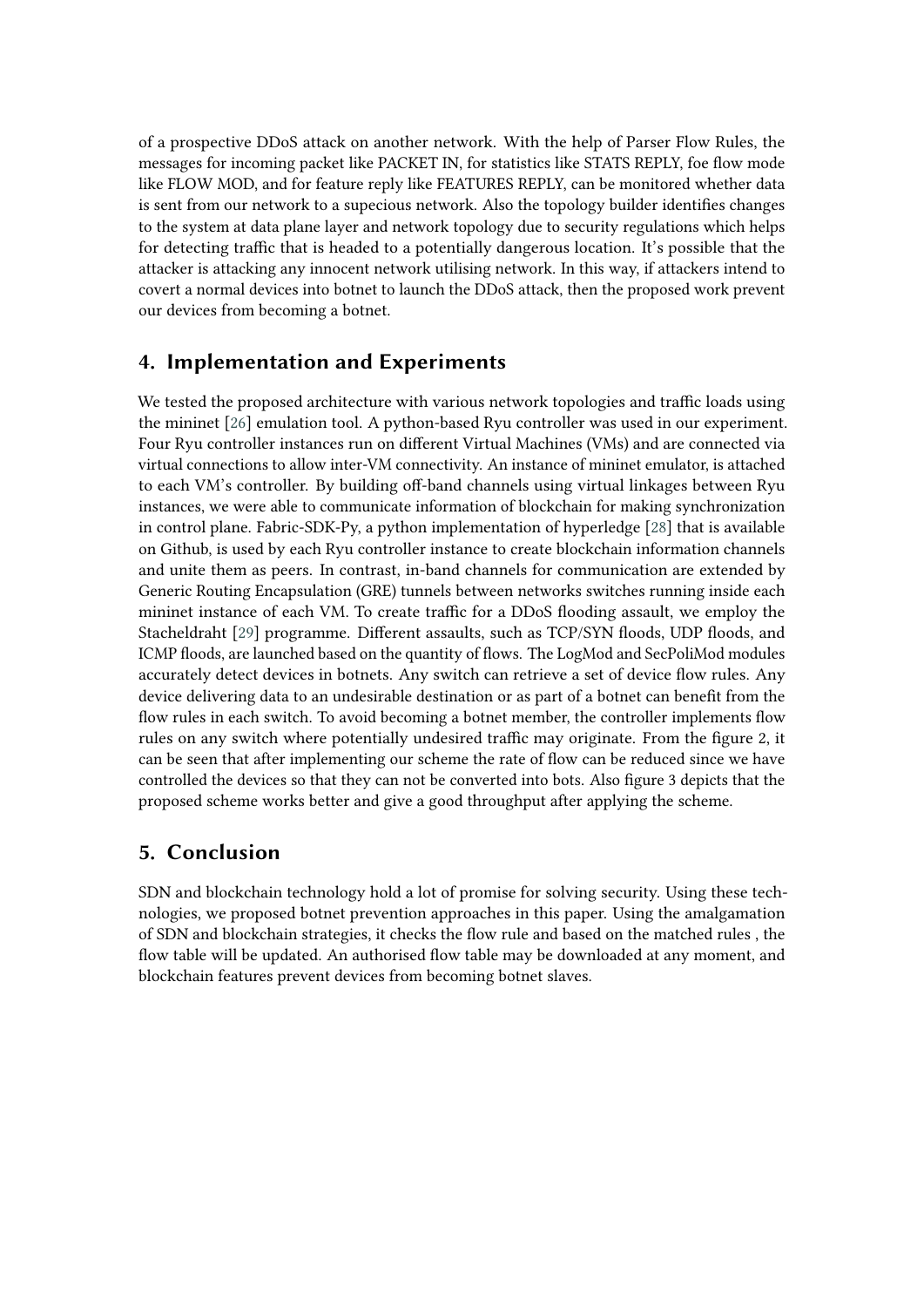

**Figure 2:** Rate of attack with proposed work



**Figure 3:** Throughput under attack period and non attack period

## **References**

- [1] Gupta, B. B., Joshi, R. C., Misra, M., Jain, A., Juyal, S., Prabhakar, R., & Singh, A. K. (2011, April). Predicting number of zombies in a DDoS attack using ANN based scheme. In International Conference on Advances in Information Technology and Mobile Communication (pp. 117-122). Springer, Berlin, Heidelberg.
- [2] Gupta, B. B., & Quamara, M. (2021). A taxonomy of various attacks on smart card–based applications and countermeasures. Concurrency and Computation: Practice and Experience, 33(7), 1-1.
- <span id="page-4-0"></span>[3] Ali, Syed Taha, et al. "ZombieCoin: powering next-generation botnets with bitcoin." International Conference on Financial Cryptography and Data Security. Springer, Berlin, Heidelberg, 2015.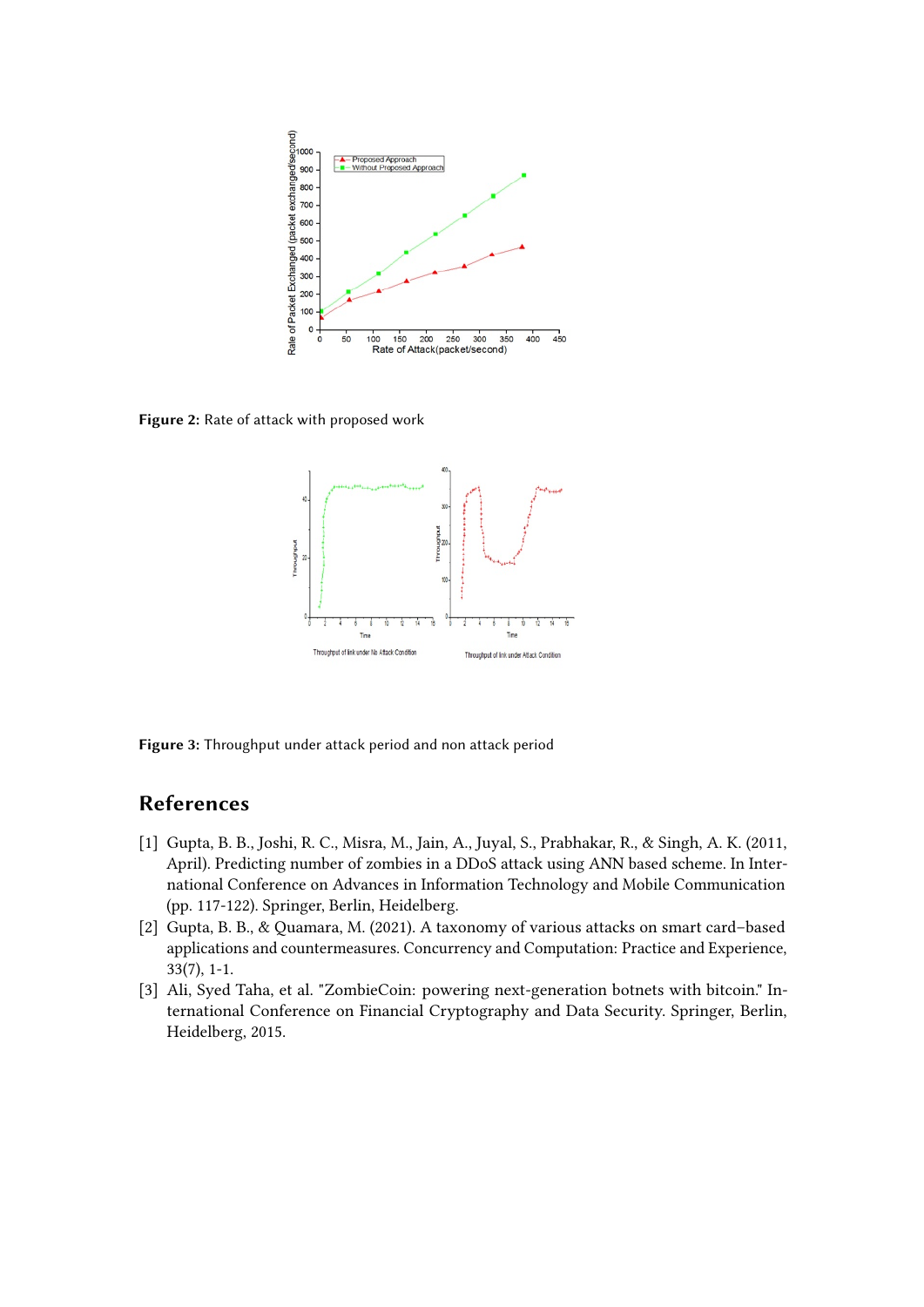- <span id="page-5-2"></span>[4] Gupta, B. B., Joshi, R. C., & Misra, M. (2012). ANN Based Scheme to Predict Number of Zombies in a DDoS Attack. Int. J. Netw. Secur., 14(2), 61-70.
- <span id="page-5-0"></span>[5] Gupta, B. B., Misra, M., Joshi, R. C. (2012). An ISP level solution to combat DDoS attacks using combined statistical based approach. arXiv preprint arXiv:1203.2400.
- <span id="page-5-3"></span>[6] Srivastava, A., Gupta, B. B., Tyagi, A., Sharma, A., & Mishra, A. (2011, September). A recent survey on DDoS attacks and defense mechanisms. In International Conference on Parallel Distributed Computing Technologies and Applications (pp. 570-580). Springer, Berlin, Heidelberg.
- <span id="page-5-4"></span>[7] Dorri, Ali, Salil S. Kanhere, and Raja Jurdak. "Towards an optimized blockchain for IoT." Proceedings of the Second International Conference on Internet-of-Things Design and Implementation. ACM, 2017.
- [8] Mishra, A., Gupta, N. & Gupta, B.B. Defense mechanisms against DDoS attack based on entropy in SDN-cloud using POX controller. Telecommun Syst 77, 47–62 (2021). https://doi.org/10.1007/s11235-020-00747-w.
- <span id="page-5-5"></span>[9] Christidis, Konstantinos, and Michael Devetsikiotis. "Blockchains and smart contracts for the internet of things." IEEE Access 4 (2016): 2292-2303.
- <span id="page-5-6"></span>[10] Sharma, Pradip Kumar, et al. "DistBlockNet: A Distributed Blockchains-Based Secure SDN Architecture for IoT Networks." IEEE Communications Magazine 55.9 (2017): 78- 85.
- [11] Kshetri, Nir. "Can Blockchain Strengthen the Internet of Things?." IT Professional 19.4 (2017): 68-72.
- <span id="page-5-1"></span>[12] Dhananjay Singh (2021) Captcha Improvement: Security from DDoS Attack, Insights2Techinfo, pp.1
- [13] Sharma, Pradip Kumar, Mu-Yen Chen, and Jong Hyuk Park. "A Software Defined Fog Node Based Distributed Blockchain Cloud Architecture for IoT." IEEE Access 6 (2018): 115-124.
- <span id="page-5-7"></span>[14] AlZu'bi, S., Hawashin, B., Mujahed, M., Jararweh, Y., Gupta, B. B. (2019). An efficient employment of internet of multimedia things in smart and future agriculture. Multimedia Tools and Applications, 78(20), 29581-29605
- <span id="page-5-8"></span>[15] Barford, Paul, and Vinod Yegneswaran. "An inside look at botnets." Malware detection. Springer, Boston, MA, 2007. 171-191.
- <span id="page-5-9"></span>[16] Wang, Ping, Sherri Sparks, and Cliff C. Zou. "An advanced hybrid peer-to-peer botnet." IEEE Transactions on Dependable and Secure Computing 7.2 (2010): 113-127.
- <span id="page-5-10"></span>[17] Prince, B.: Flashback botnet updated to include twitter as C&C. SecurityWeek, 30 April 2012.
- <span id="page-5-11"></span>[18] Lelli, A.: Trojan.Whitewell: Whats your (bot) Facebook Status Today? Symantec Security Response Blog, October 2009. http://www.symantec.com/connect/blogs/trojanwhitewe ll-what-s-your-bot-facebook-status-today. Accessed on 20 November 2018.
- <span id="page-5-12"></span>[19] Kovacs, E.: RAT Abuses Yahoo Mail for C&C Communications. SecurityWeek, 4 August 2014. Accessed on 20 March 2018.
- <span id="page-5-13"></span>[20] Katsuki, T.: Malware Targeting Windows 8 Uses Google Docs. Symantec Official Blog, 16 November 2012. Accessed on 20 March 2018.
- [21] Sturgeon, W. "Net pioneer predicts overwhelming botnet surge." ZDNet News, January 29 (2007).
- [22] AsSadhan, Basil, et al. "Detecting botnets using command and control traffic." Network Computing and Applications, 2009. NCA 2009. Eighth IEEE International Symposium on.